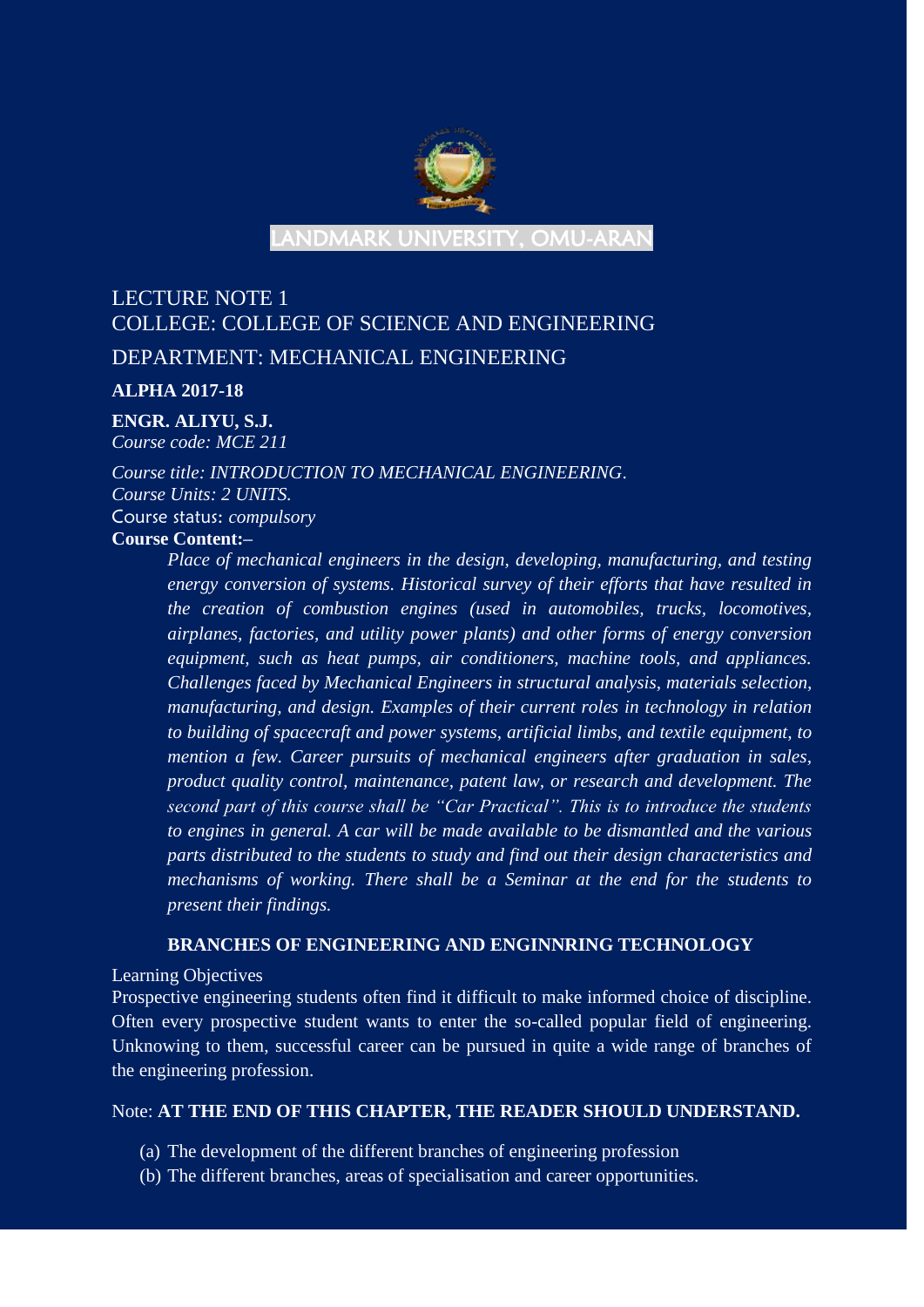#### **HISTORICAL DEVELOPMENT OF ENGINEERING DISCIPLINE.**

Engineering as an act, is as old as the history of man in his endeavour to produce food, build residential houses and places of worship, live in cities, establish governments, protect the environment and transport good and services from one place to another. In the production of food and fibre, irrigation engineering dates back to about 7000 years when in Mesopotamia and Egypt, organised tillage was achieved along the valleys of the Tigris and Euphrates Rivers and the Nile River valley. Cropping was by flood and channel irrigation. This led to better crop production and was the beginning of civilization ever known to man. A dam built about 5000 years ago to store water for drinking and irrigation still exist in Egypt. Other ancient irrigation projects have been reported in China, India, Syria, Persia, Italy etc. In Africa and Asia Minor, people started to build houses about 600BC. There were also the great pyramids of Egypt notably the pyramid of Dizeh built about 2700BC. At about 300BC cities started to exist and this as marked the beginning of the building market, churches, residential houses, temples, tombs, pyramids, great walls etc. (Schwab et al 1966). At the beginning, engineering was dominated by activities centred around tillage of soil an irrigation of the tilled land for food production; the building of houses, temples, churches, roads, drainage etc and other civil activities; fabrication of instruments of military purposes. Until the recovery of the wheel, engineering as an art was mostly applied for agricultural, civil (non-military) and military purposes. At the early stage of the development of the engineering profession, there was no sharp boundaries of differentiation except in terms of whether it was applied in agriculture, military or non-military (civil) purposes. Therefore, in the beginning, there were just three engineering disciplines namely agriculture engineering, military engineering (later turned to mechanical engineering) and non-military engineering (civil) engineering. The continuing need to live in houses, develop cities, build roads, supply water cities etc facilitated the speedy development of civil engineering. Fighting of wars and the need to produce war instrument, and movement of people, goods and services hastened the development of mechanical engineering. Out of the agricultural, civil and mechanical engineering disciplines of the old, there emerged many other engineering disciplines. The field of engineering are as diversified and extensive as the activities of the engineering in food production; in the design and development of machines; in the generation, transmission and distribution of electricity; in telecommunications, road construction, water supply, material and metallurgical, petroleum, gas and mineral industries; nuclear and chemical plants; sea, land and air transport etc. Based on these activities, the following engineering discipline could be identified. **Agriculture**, Soil and Water, Civil, Highway, Environmental, Water Resources, Transportation, Public Health, **Structural;** electrical, electronic, computer, **Communication Engineering;** Mechanical, aeronautical, instrumentation, **Industrial/Production** Marine, automobile, control, mining, refrigeration and air cooling engineering, chemical, petroleum, polymer, textile engineering, material Metallurgical and ceramic engineering. However, as civilization and technology advance, and specialisation widens, formalised new engineering disciplines are bound to emerge.

#### **Mechanical Engineering**

*Definition of Mechanical Engineering*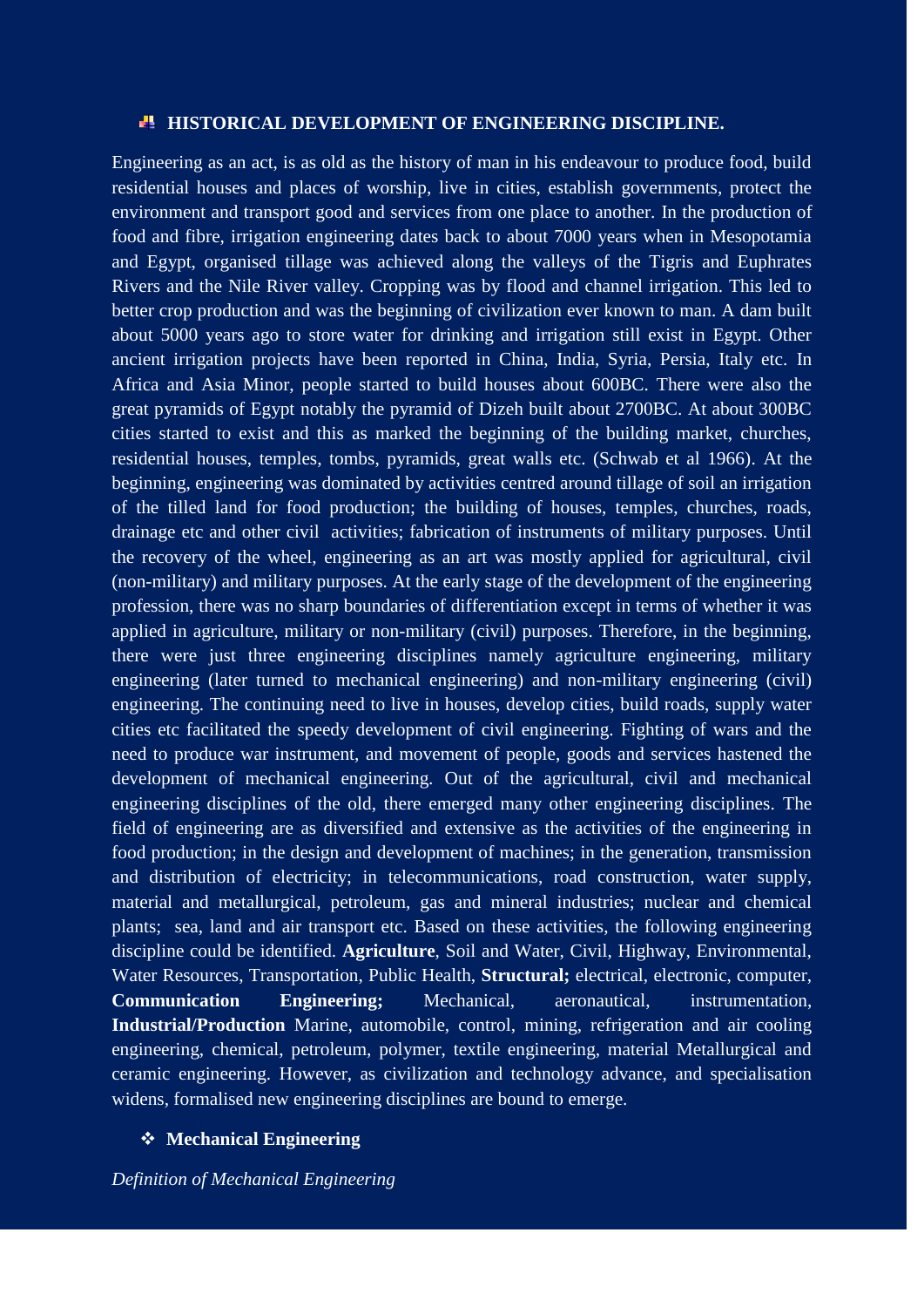Mechanical Engineering is one of the pioneer disciplines of engineering and is widely regarded as the prime mover of the engineering profession.

Mechanical Engineering as a profession, involves the sciences of human and material management in industries involving man machine environment suitability (ergonomics and bio-engineering; the science of energy, mass and heat transfer to help conserve energy or dissipate energy as may be required; the science of energy conversion and use of material to produce useful work. This may involve power generating equipments, machines that produce or consume the power, the science and act of formulation, design, development, production/manufacture, operation, testing, selection, installation and controls of machines components and systems; the technology of transportation system like automobiles, trains, marine vehicle, air craft etc the technology of refrigeration, air-conditioning, ventilation and cryogenics ie (low temperature operation for liquefying gas) e.g liquid oxygen used in medicine, liquid hydrogen used in rockets, helium, argon used in lightening; the science of tribology; friction and wear of material; the mechanics of machines/solids and strength of material.

*Areas of specialization in mechanical engineering*

The areas of specialisation in mechanical engineering and technology includes the following.

- Industrial and Production engineering
- Refrigerator and Air-conditional engineering
- Automotive engineering
- Marine engineering
- Mining engineering
- Power plant engineering
- Design and Manufacturing engineering

The areas of Industrial and Production Engineering is concern with the planning and designs of factory production and inventory; project planning, feasibility and monitoring; industrial machine design, development, selection, installation and maintenance, factory layout and industrial process design, economics of production; cost analysis and control. The production/industrial engineer must be aware of all the activities of the business enterprise. He has sound knowledge of the technology of production process, finance and accounting. He must be conversant with the important activities of design and manufacture and also be well acquainted with the modern methods and techniques available for the efficient operation of a production/industrial engineering establishment. The engineer is specially trained in the fundamental requirements of industries and is significantly equipped to solve problems of industry some of which could have both human and social dimension

A specialist in Refrigerator and Air-conditional engineering deals with psychometric and Air system designs; selection of refrigerant design, selection and installation of refrigerator and air-conditioning equipment's etc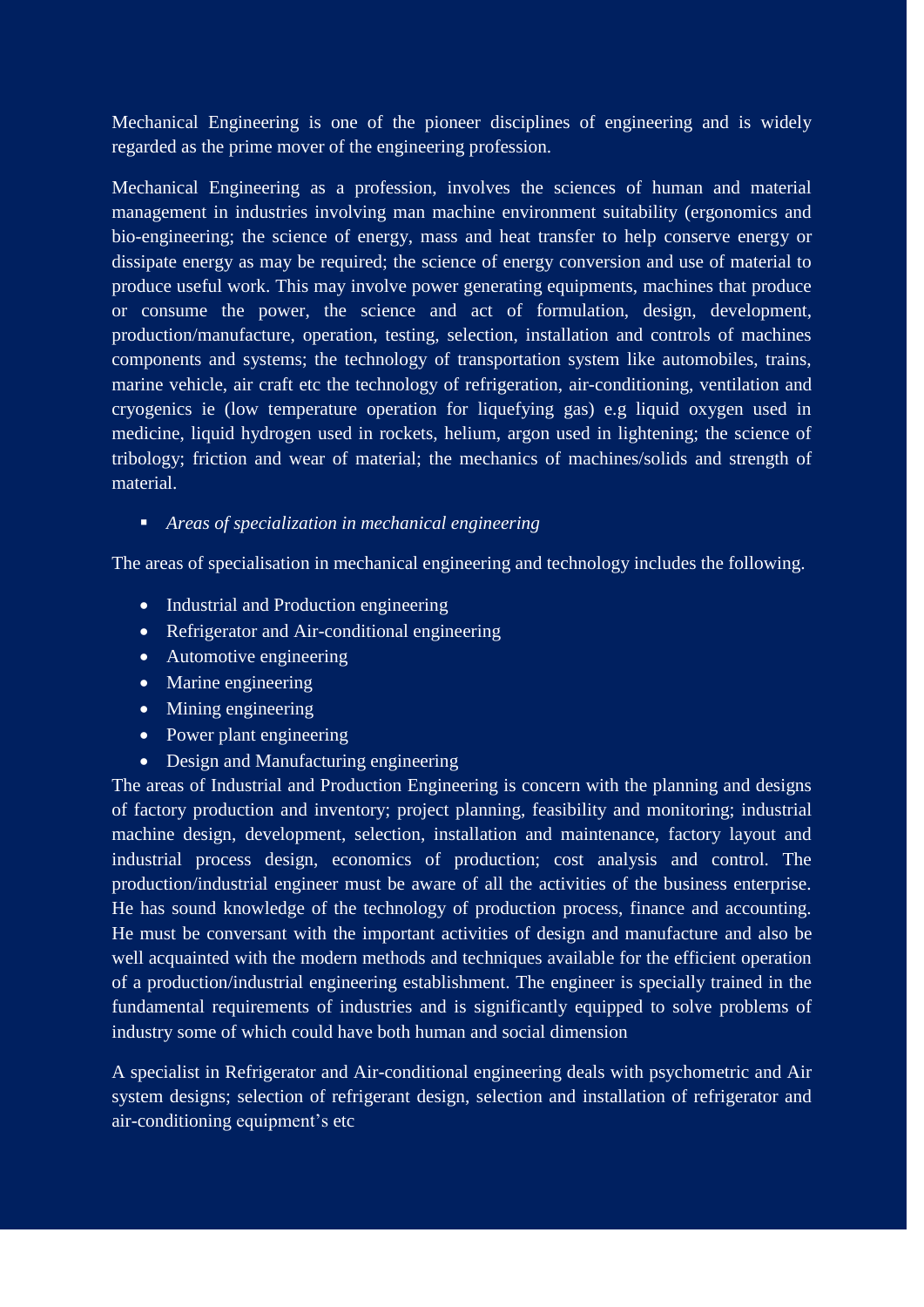The Automobile/Automotive engineer is concerned with the planning and designing of automobile workshop; selection, testing and maintenance of the automobile system, autosystems mechanics and vehicle dynamics; design, development and testing of all classes of engines; analysis and production of fuel and lubricants.

The Marine engineer is a specialist in marine operation, naval, architecture and ship building technology; ship prolusion including ship engines and power plants; ship equipment, marine diesel engines, steam boilers, steam turbines; meteorology and navigation.

The Mining engineering is a specialist in the geology of rocks and minerals; mine surveying; mining process and system design; mine ventilation, health and safety; design, developments, selection, installation, operation and maintenance of mining plants, process control and machinery.

The Design engineer is mostly involved with the design, development, selection and installation of machines, components, systems, machine elements, etc; failure and strength analysis of machine components and systems; design optimization; kinematics, rigidity and mechanics of machines tools and components; jigs and tool designs.

*Career Opportunities in Mechanical Engineering*

Career opportunities in mechanical engineering are so wide that its difficult to enumerate. These include private and public industries, government ministries and parastatals, educational and research institutions and self employment. In the private sector, the mechanical engineer works in many manufacturing industries such as Michelin, Dunlop, Shell, Schlumberger, Chevron, Breweries, ANNAMCO and PZ.

# **Materials and Metallurgical Engineering**

# 2.8.1 *Definition of Metallurgical Engineering*

Materials and metallurgical engineering deal with the manufacture, extraction and properties of metals, non-metal and alloys as engineering material. Material engineering deals with the art, science and technology of the development, selection and use of metals and non-metals like ceramics, semi-conductors, polymeric, forest products etc Metallurgical engineering is concerned with the art, science and technology of extraction, property control, shaping, selection and use of metals and alloys Materials have played vital roles in the activities of man. The nature, kind and level of usage have been the basis of classification of human development and age. Hence, the stone, bronze, golden, silver and iron ages. The most common and most important material is metal and most activities of humanity depends on materials metals and non-metals.

### *Areas of Specialization in Metallurgical Engineering*

The areas of specialisation in materials and metallurgical engineering can be grouped as follows:

### (1) Material Engineering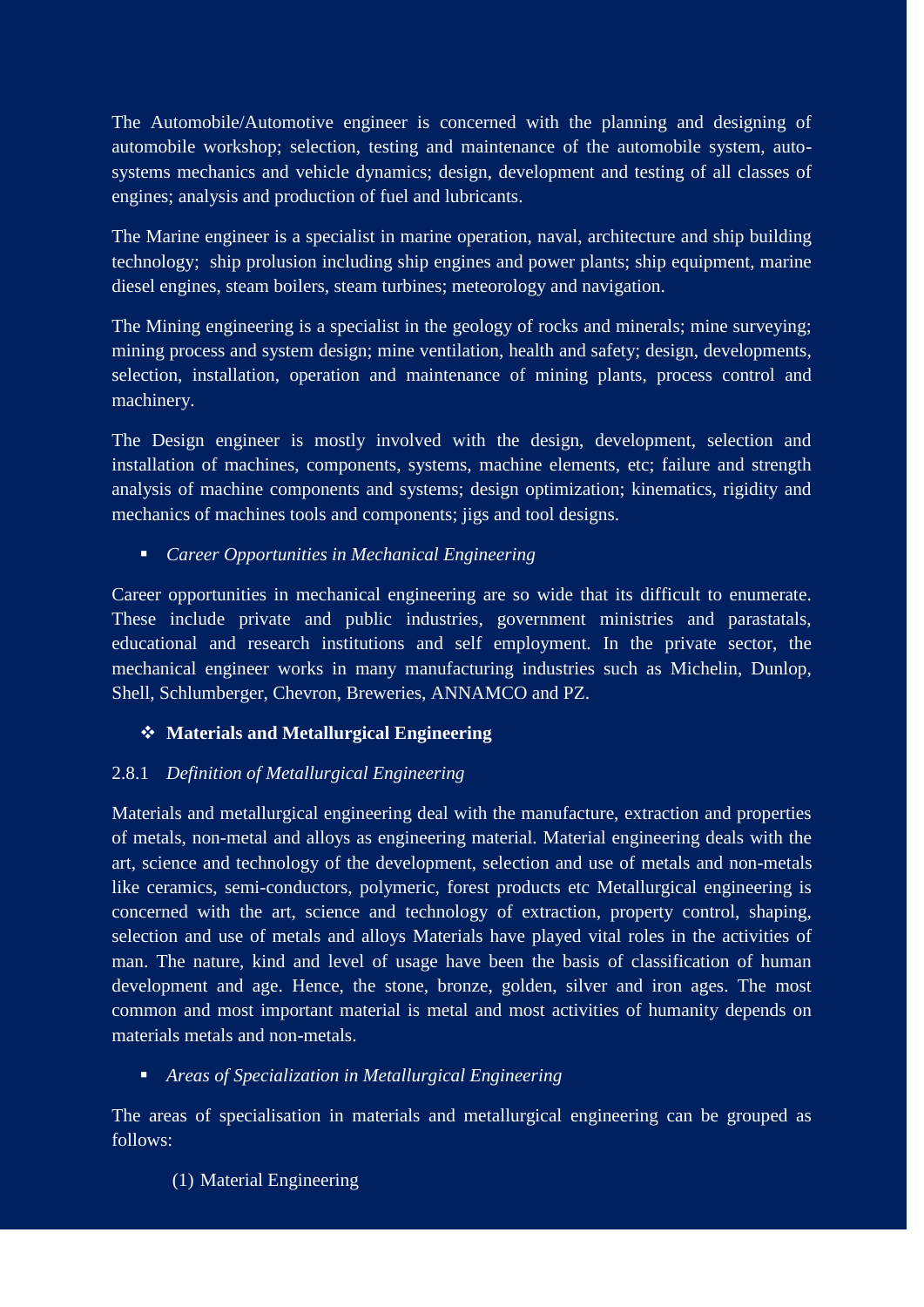- (2) Metallurgical Engineering
- (3) Ceramic Engineering
- (4) Polymer Science and Engineering

The Material engineering is concerned with the science and technology of development, selection and use of metals and non-metals materials. He is concerned with the choice and design of process technology to be used; thermal treatment of materials, foundry, corrosion of metals and controls; mineral processing, extractions etc. The metallurgical engineering deals with the science and technology of the development and utilization of metals and alloys through extractions, refining and alternation of the mechanical/strength properties of metals by alloying, working etc so as to meet the designed material requirement. He is conversant with the metallurgical processes and production, atomic bonding, metallurgical etc. The ceramic engineer deals with the application of scientific principles to the fabrication of ceramic products; the mining, refining and processing of raw materials and their manufactured into finished products; the design, construction and operation of the equipments needed are all encompassed in the works of a ceramic engineer. He understands ceramics processing, process planning and design; physical and solid-state ceramics, ceramics coating of materials, glass technology, heat treatment of ceramic material etc. The polymer engineer is conversant with the synthesis, structure, physical and mechanical properties of synthetic and natural polymers. He deals with the industrial application of polymeric materials, the mechanical, rheological and chemical, properties of polymer; polymer process engineering; rubber, ceramic and glass technology; medical and industrial application of polymeric materials; plastic foams and textile technology etc.

*Career opportunities in Metallurgical Engineering*

All industries involved in the manufacturing of metallic and non-metallic products require materials and metallurgical engineers. Companies which are prime producers of metals and alloys are in need of metallurgical engineers. A good number of these engineer could be selfemployed owning their own foundries or other metal products or ceramic manufacturing industries. Consultancy, research, teaching universities, polytechnics etc. are important career and employment opportunities. Specifically, the metallurgical engineer is useful in iron and steel, car assembly plants, iron ore mines, oil companies, steel rolling mills tin smelting and processing industries etc. Also jobs for the ceramic engineer can be found in refractories, glass, enamelled and abrasive industries; cement factories, iron and steel industries, beer and soft drinks industries. Similarly, the polymer engineer is needed in the natural polymer industries e.g wool, silk, leather etc, and in the plastic, textiles, paper, packaging and chemical industries.

#### **Other Engineering Discipline**

The branches of engineering listed above should not be misinterpreted to mean that there only six disciplines. However, these are the major ones with many other subsidiaries. The other disciplines include:

(1) Production Engineering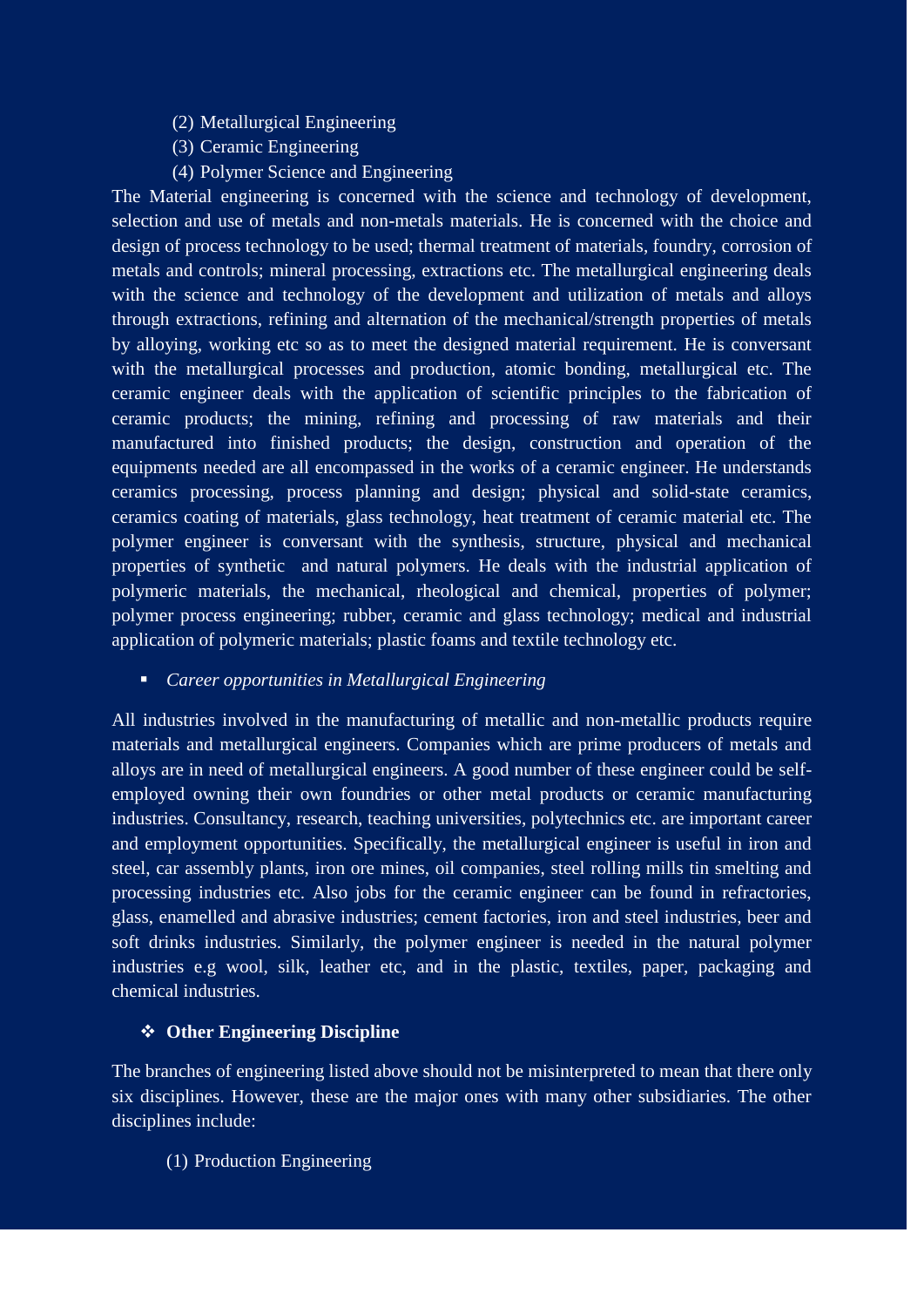- (2) Aeronautical Engineering
- (3) Marine Engineering
- (4) Software Engineering
- (5) Bio-medical Engineering
- (6) Food Engineering
- (7) Environmental Engineering.

#### **WHAT MAKES YOU A PROFESSIONAL IN ENGINEERING?**

**KNOWLEDGE** and skill, above that of the average person, is a characteristic of the professional man. Where a workman will have specific skills in operating a particular machine, a professional person is considered to be able to apply fundamental principles that are usually beyond the range of average workman. The knowledge of these principles as well as the skills necessary to apply them distinguishes a professional man. An important concept in the minds of most is that a professional person will perform a service for people. This means that service must be considered ahead of any monetary reward that a professional man may receive. In this respect, the professional person should, by himself recognize a need for personal services and seek ways to provide a solution to these needs. Almost all Engineering is performed to fill a need in some phase of our society. It may be to develop better appliances for the household, to provide better transportation facilities, or to make possible a better life in regions of unfavorable climate. Discretion and judgment also characterize a professional person. In most situations a choice of several methods to accomplish a given task will be available. The Engineer must consider the facts available and the principles that apply and make decisions based upon these rather than upon expediency. Consideration must be given not only to the mechanical aspects of a solution but also to the effects that a particular decision will have upon the person concerned.

The *code of ethnics also serves as a guide* to the members of the profession in their conduct and relations with each other, in Engineering, the professional society is the recognized National Society of Professional Engineers and in Nigeria, the Nigeria Society of Engineers. A general code of ethics for professional engineers has been set up by the Society. Usually, professionals will band themselves together for the mutual exchange of ideas, to improve their knowledge, and to learn new skills and techniques. Meeting and discussing problems with others in the same field of endeavour afford an opportunity for the stimulations of thought to improve learning and skills. In addition to the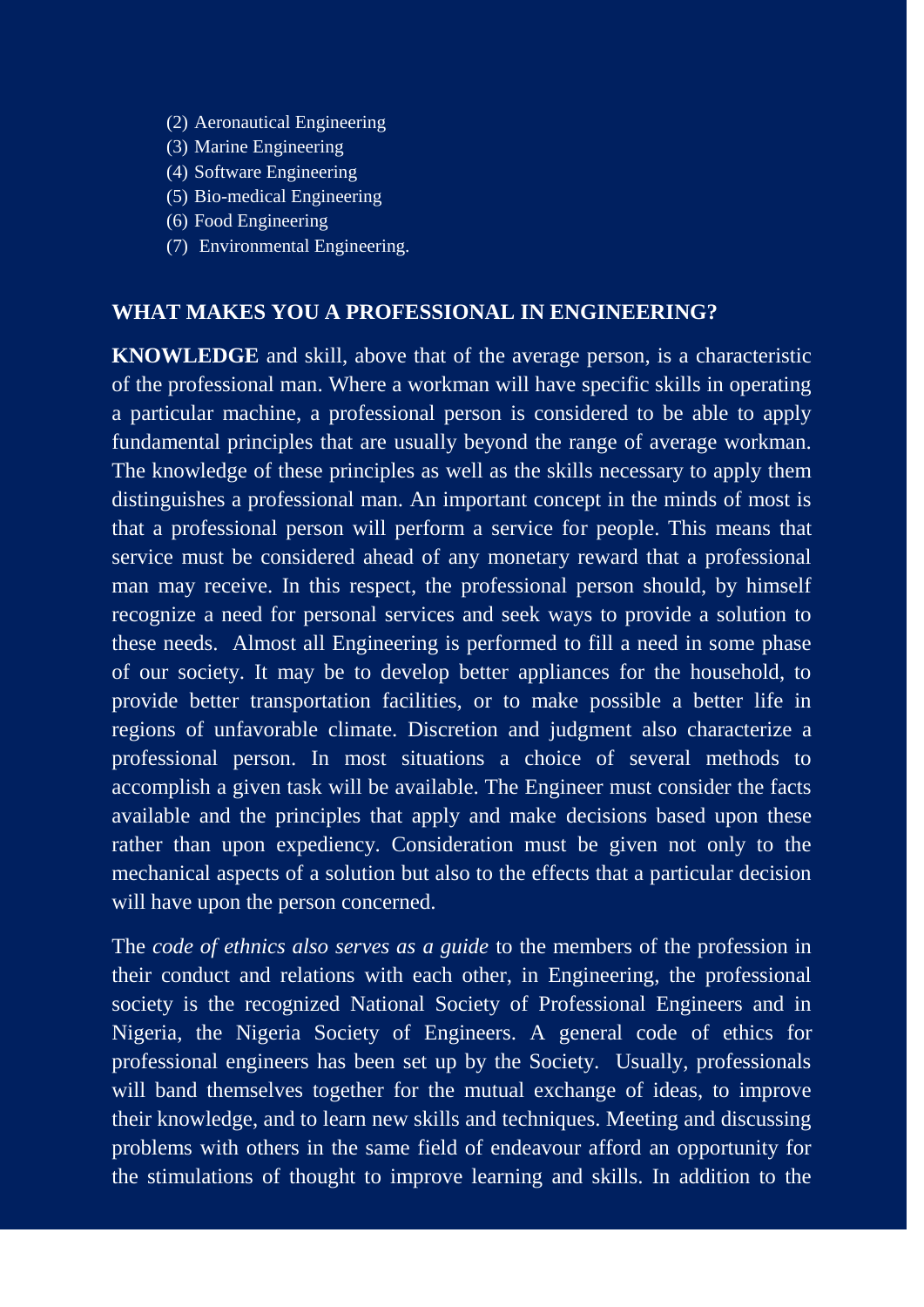National Society of Professional aspect of the whole field of specialization, we have the Institute of Electrical and Electronic Engineers. In the United States. But we have the Divisions here in Nigeria e.g the Division of mechanical engineers of the Nigerian Society & Engineers. Legal status usually is a characteristic of a professional. A medical doctor, for example, has certain rights and privileges afforded by a certification, licensing, or registration. In all States, a registration law is in effect which provides for legal registration of an engineer following submission of evidence of education and technical ability. Registration confers the legal title or "engineer" to the recipient, and he may use the initials "EE". After his name to denote his registration as "Professional Engineer", or "Engr". In Nigeria. Once one is registered with the council for regulation of engineering in Nigeria (COREN)

### PROFESSIONALISM

Professionalism is an individual's state of mind. It is more than developing skills and acquiring knowledge. It is a way of thinking and living. The mere acquisition of knowledge may make a person a more skilled labourer or clerk but knowledge alone does not promote a desire to serve people. In the realm of service, the engineer joins the other learned professional groups with a concept of doing always what is honest and right than what is the legal minimum. Professionalism is not inherent in a person"s nature. Like the student is still in college while the student is still in college, the meanings of professional conduct and responsibility should be learned and the beginning of a professional attitude establish. Obviously, a person will not be a professional engineer upon graduation but the fundamental concepts required should be established so that as the engineering graduate goes into employment, he can continue rather than begin his professional advancement. In college courses in engineering, some professors will promote ideas of professionalism as they teach their course. For example, in laboratory work, an honest reporting of facts and an intelligent evaluation of results is a necessary part of professional training. After graduation, opportunities for public service will present themselves. The engineer, as part of his professional responsibility, should seek and accept places of service in schools, community government, religious organizations, and charitable groups. Not only will he be able to contribute his talents to these causes,, but also he will enhance his own outlook by contacts with both professional and non-professional persons, Each individual engineer should recognize within himself the need for a professional attitude and assume the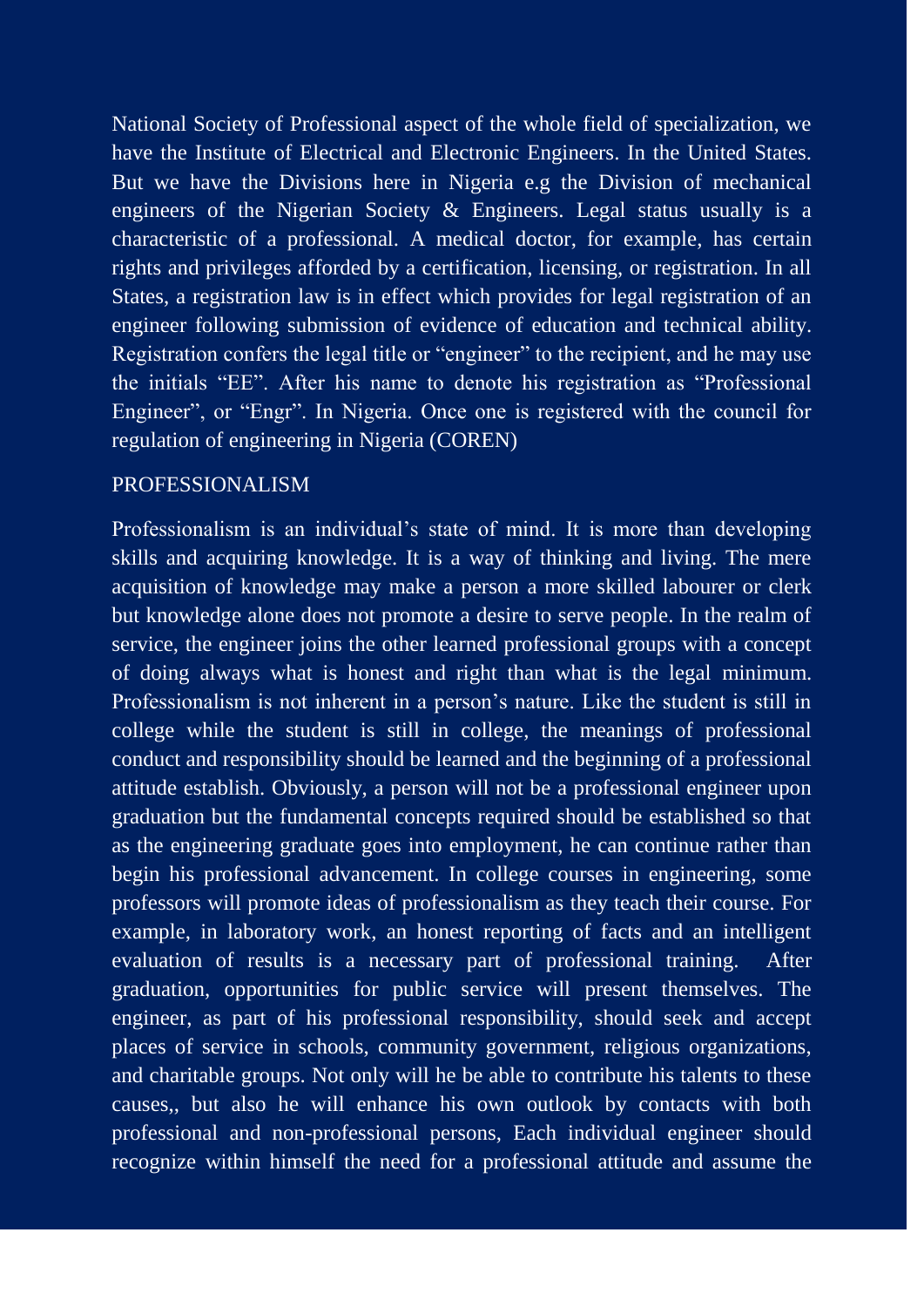ultimate responsibility for upholding this concept. It may be argued by some that professionalism is an abstract concept and that engineers deal only in real qualities. This generalization is not completely correct, for in the creative part of engineering, the ideas always come from a realm of abstraction. For example, if a requirement arises for a source of electric power to serve a community, the need for an engineering service constitutes a problem that the engineer must solve. A power plant may need to be designed. The location, size and fuel sources constitute part of the problem about which assumption are made, engineering surveys, tests, plans, and measurements are made to define particular parts of the construction. This, of course, is in the realm of reality. However, we recognize that in the design and construction of the plant, assumptions always must be made about features or conditions that cannot be subjected to definite measurements. Thus, we see by this example that engineer must be able to operate both in the realm of abstraction and in the realm of reality.

# **CHARACTERISTICS AND ROLE OF THE ENGINEER**

Through the ages, the engineer has been in the forefront as a maker of history. His material accomplishments have had as much impact on world history as any political, economic, or social development. His accomplishments sometimes stemmed from the pressure of need from evolving civilization; at other times, his abilities to produce and meet needs have led the way for civilizations (developments) to advance. Outstanding characteristics of engineers through the ages show willingness to work and an intellectual curiously about the behavior of things. The enquirer on why? How? With What? And at what cost? have all served to stimulate the effort to find desirable answers to many types of technological problems. Another characteristics associated with engineers is the ability to see ahead. The engineer must have a fertile imagination, must be creative, and must be ready to accept new ideas. Basically, therefore, the role of the engineer has not changed through the ages. His job is to acquire knowledge and make practical use of it. He converts scientific theory into useful application, and in so doing provides for man"s materials needs and well-being. From era to era, only the objectives that he has pursued, the techniques of solution that he has used, and the tools of analysis at his disposal have changed. Engineering has made possible the many material things that make our lives more enjoyable and provide extra time for recreation and study. The Engineer will continue to provide innovation and creation designs to ease the burden of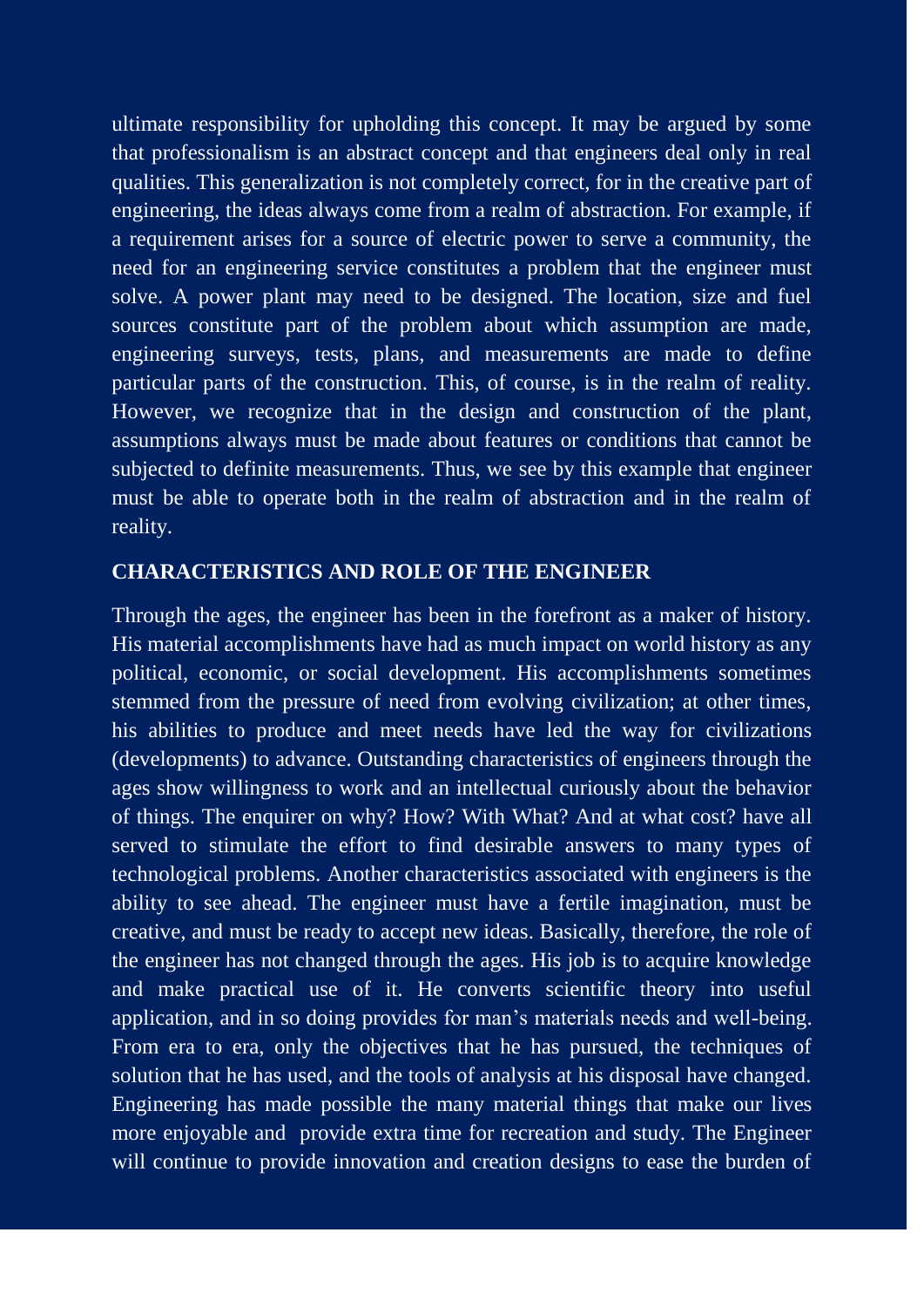man"s physical toil and convert the materials and forces of nature to the use of all mankind. Many people find themselves groping for an answer to the question, "How would I become an engineer.

First, we must realize that one does not become an engineer by studying a few courses. Engineering education is more than the ability to know when to manipulate a set of formulae, to know where to search in an armful of reference books, or to get accurate answer from slide rule or computer; it is also a state of mind. Through experience and training the engineer must be able to formulate problem statements, conceive and design solutions that many times involve novel ideas and creative thought process. The engineer must be able to exercise judgement and restraint, design with imitative, and must be completely honest and reliable. These qualities should mature as the student engineer advances to graduate level. The public expects all engineers to be competent technically. His profession has built up a record of producing things that work. No one expects a company to produce TV tubes that spontaneously explode, or a bridge that falls down, or an irrigation ditch that has the wrong slope. In fact, the technological failures of engineering are very rare. The engineering curriculums followed in colleges are designed to instill technical competence. The grading system generally used reward acceptance solutions and penalizes inferior or unworkable solution to practical problems.

The subjects studied are not easy, and usually, students who do not accept the idea of the exactness of nature's laws will not complete a college engineering course. This discipline has paid handsome dividends. The consistency of quality in the engineering graduate over the years has given the public a confidence that cannot be destroyed. It should be realized, however, that the completion of a college or university course is not the end of study for an engineer. The pace of discovery is so rapid today that even with constant study, the engineer can barely keep abreast of technological improvements. If the engineering graduate resolves not to continue his technical study, he would be far behind in technology within ten years. The engineer, then must be capable of dealing with technological problems, not only those which he may have been trained to handle but also new and unfamiliar problems in new discoveries.

### OPPORTUNITIES IN ENGINEERING

Engineering students usually ask: "What if a start out in engineering and decide to another course of study?" Let us examine the possibilities. Normally, an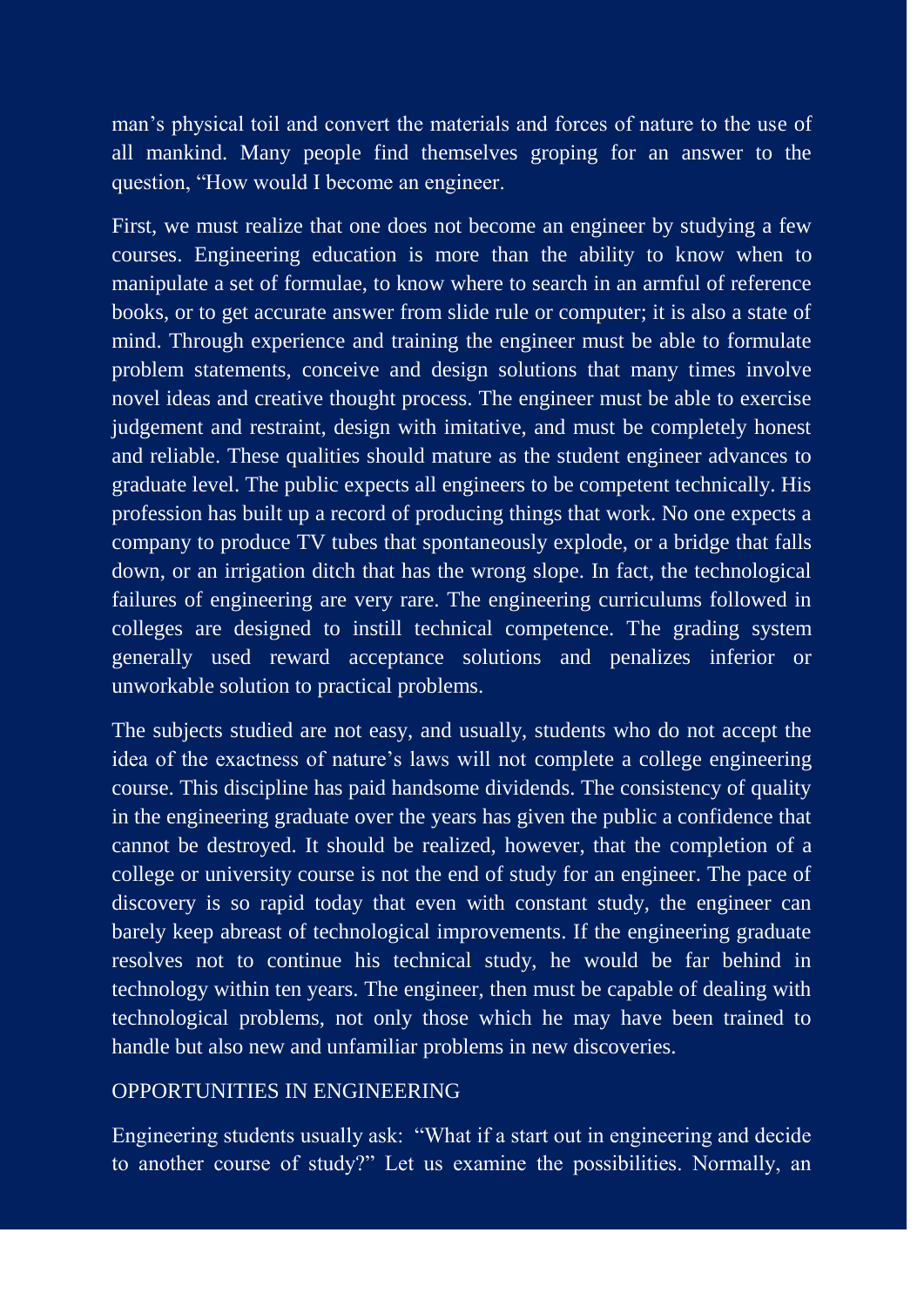engineering student will follow engineering as a profession. However, many students change their mind in college or after graduation. Many authorities agree that engineering courses are excellent training for a variety of careers and records reveals that as many as 40 per cent of people on management level have engineering education. One of the basic valuable training concepts of engineering education is teaching students to think logically. This means the training and experience gained in engineering courses still will prepare a person for a wide variety of occupations.

# TECHNOLOGY AND ENGINEERING FUNCTION.

#### The work of the Engineer

DURING the year that he (Student) is in the college, as already indicated in the previous lecture, an engineering student will study courses in many subject areas. He will study language courses to better prepare him in organizing and presenting ideas effectively; mathematic courses to learn the manipulation of symbols as an aid in problem solving; social science courses to help him better find his place in society as an informed citizen, and various technical courses. In the study of technical courses', during his training, the engineer becomes familiar with a store of factual information that will form the basis for his engineering decisions. The nature of these technical facts, in general, determines the major field of interest of the trainee. For example, he may decide to concentrate in some particular. Fields such as civil, chemical, industrial, or mechanical engineering. The college courses provide training in the learning of cats and in developing the powers of reasoning. Since it is impossible to predict what ki9nd of work a practicing engineer will do after graduation; the objective of an engineering education is to provide a broad base of facts and skills upon which the engineer can practice his profession. It is not sufficient to say that an engineer is working as a civil engineer. His work covers a wider spectrum. As a civil engineer, he may be performing researches on materials for surfacing highways, or he may be responsible for the budget preparation of a missile launch project in government service. There are many things a practicing engineer will be called upon to do which are not described in his course of study. The types of work the engineer may do, as differentiated from his field of specialization, can be called "engineering function". Some of these functions are research, development, design, production, construction, operations, sales and management. In some engineer functions, such as the management of manufacturing plants, specialization is of lesser importance, whereas in other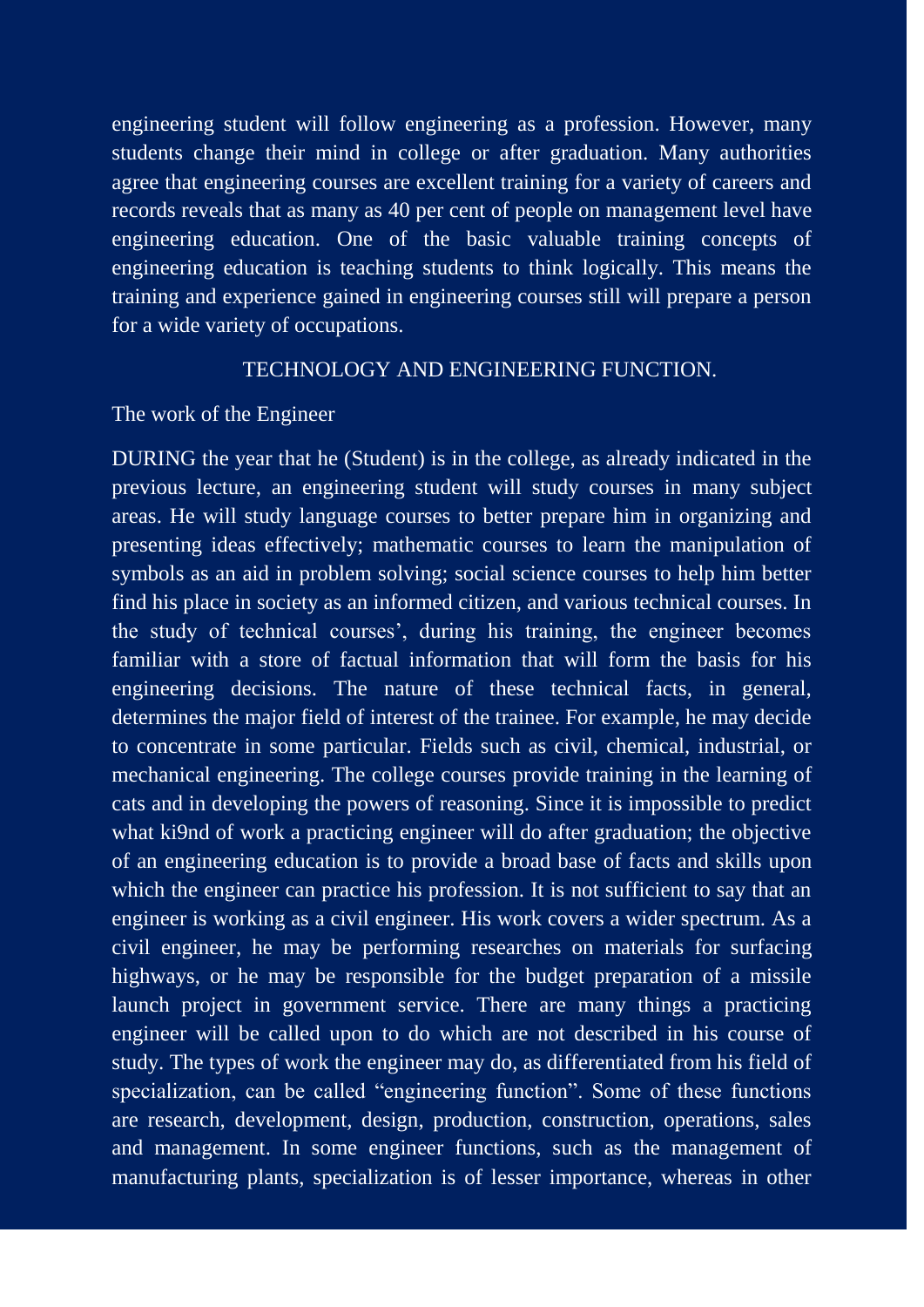functions such as research in transistor theory, specialization may be extremely important. To understand more fully the activities of a practicing engineer, let us examine some of the functions.

### Design.

In the modem way of life, mass production has given us cheaper products and has more articles made available than ever before in history. In the process of producing these articles, the design engineer enters the scene just before the actual manufacturing process begins. After the development engineer has assembled and tested a device desirable to produce for a mass market, a design engineer will handle the final details of making it adaptable to produce. In his role of bridging the gap between the laboratory and the production line, the design engineer is a very versatile individual. He must be well grounded in basic engineering principles and mathematics. He must not only understand the capabilities of machines, but also the temperament of the men that operate them. He also must be conscious of the relative costs of producing items, because his designs will determine how long the product will survive in the open market. Must the device or process work, it must be made in a style and at a price that will attract customers. Take example of a clock, a simple device used to indicate the time. It includes a power source, a drive train, hands and a face. Using these basic parts, engineers have designed spring driven clocks, weight driven clocks and electricity driven clocks with all variations of drive trains. The basic hands and face have been modified in some models to give a digital display. The case has been made in many shapes and perhaps in keeping with the slogan "time files"; it has even been streamlined! In the design of each modification, the design engineer has determined the physical structure of the assembly, the aesthetic features and the economies of producing. The work of the design engineer is not limited solely to perfuming engineering on mass produced items. Design engineers work on projects such as bridges or buildings in which only one of a kind is to be made. However, in such work he is still fulfilling the design process of adapting basic ideas to provide for a complete product. In this type of design the engineer must be able to use his training, almost intuitively, arrive at design solutions which will provide for adequate safety without redundancy. The more the structural material are studied the better engineers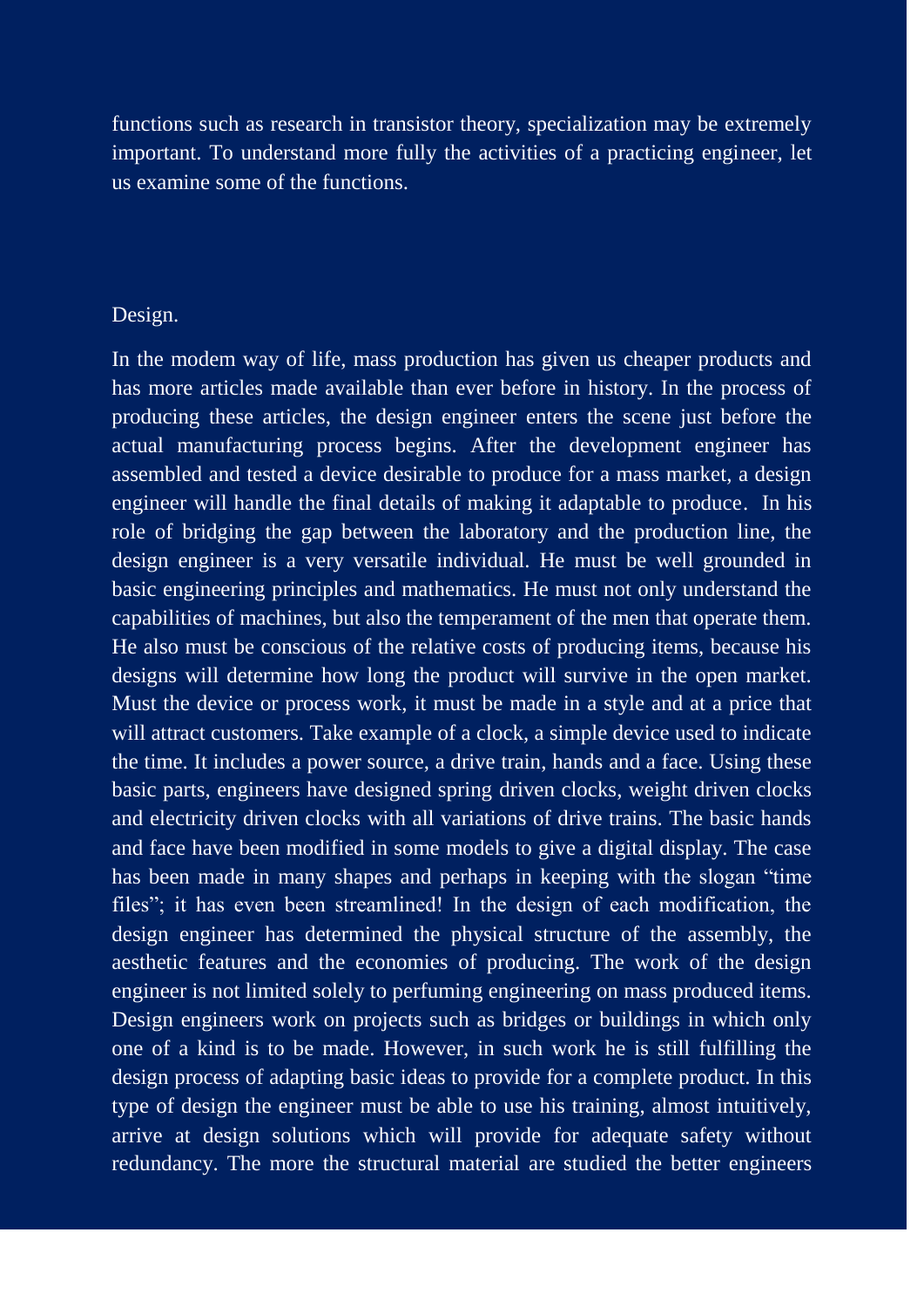can design without additional materials for the "ignorance factor". In the aviation industry, design engineers have attempted to use structural materials with minimum excess as a safety factor. Each part must perform without failure, and every weight must be saved. To do this fabricated parts of the design must be tested for resistance to failure on the static loads or vibratory fatiguing loads. Also, surface roughness has an importance bearing on the fatigued lives of parts, which are subjected to high stress and repeated loads. Attention must be given to surface finishes to meet certain requirements. Design work involves a production phase, so the design engineer considers cost as a factor in our competitive economy. One of the ways in which costs can be minimized in manufacturing or construction is to use standard parts, sizes and dimensions for example, if a machine were designed using non-standard bolts threads or a bridge design using non-standard steel I-beams, the design probably would be more expensive than needed to fulfill its function. Thus, the design engineer must be able to coordinate the parts of his design to function acceptably and must be produced at minimum cost. The design engineer realizes that there is more than one acceptable way to solve a design problem. Unlike an arithmetic problem with fixed numbers, which gives one answer, his problem can have many answers and many ways of obtaining a solution, and all may be acceptable. In such case, his decisions therefore are a matter of experience and sound judgments. His solutions to problems must be conscious efforts to provide the best methods considering fabrication, costs, and sales. What are the qualifications of a design engineer? He must be creative. Every design of his embodies a departure from what has been done before, though he is constrained by the reality of the physical properties of materials and economic engineering in a wide range of subjects. In addition, he must be familiar with basic principles of economics from the standpoint of employing people and using machines **AB** he progresses into supervisory and management duties, knowledge of psychology and economics becomes more crucial. design engineers will need more management courses than will research or development engineers.

#### **Operations**

In modern industrial plants, the number and complexity of machines, the equipment and building to be cared for and the planning for expansion underscore the relevance of specialized engineers. If a new manufacturing facility is to be constructed, or an addition made to an existence facility, the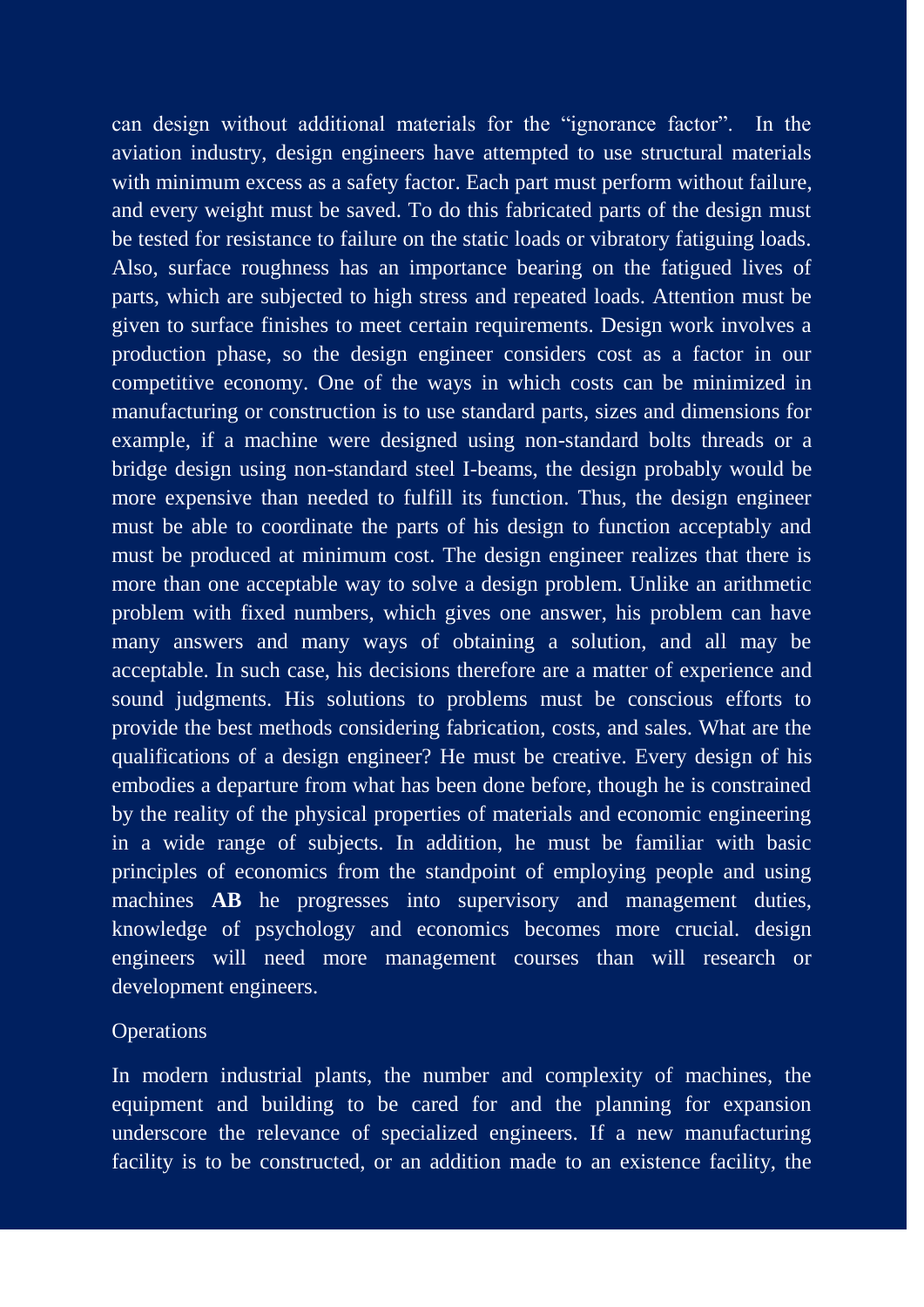plant engineer will prepare the basic design, the proposed layout of space and location of equipment; he will also specify the extent of illumination, communication and air conditioning necessary. The work of construction could be contracted to outside firms but it will be the general responsibility of the plant engineer to plan it. After building, the plant engineer and his staff are responsible for the maintenance of the building, equipment, grounds, and utilities. This work varies from the routine tasks, to setting and regulating the most complex and automated machinery in the plant. The plant engineer must have a wide knowledge of several branches of engineering to perform these functions. For land acquisition and building construction, he needs the knowledge of civil engineering; for equipment and machinery, he needs mechanical training; for power, mechanical and electrical backgrounds are essential; And for specialized parts of the plant, his knowledge in such field are chemical, metallurgical, petroleum, or textile engineering will be tasked. In plants, particularly utility plants, the engineer is concerned with the operation of the plant. He sees that boilers, generators, turbines, and accessory equipment operate efficiently. He should compare costs of operating under various conditions, and set schedules for machines so that best use will be made of them. In chemical plants" the engineer will regulate the flow and temperature at the levels to produce the greatest amount of desired product at the end of the time. In his dual role as the plant and operations engineer, he will constantly evaluate new equipment to see whether additional operating economics can be secured by retiring old ones and installing the new types, or to concentrate on refurbishing exercise. In this, he must frequently assume a salesman"s role to convince management to discard the old equipment and spend money for new models when necessary. Here, the ability to combine facts of engineering economics is invaluable.

Plant engineering is closely associated with production engineering process. The production engineer will create needs foe new machines, new facilities, and new locations. The plant engineer will correlate things like the building layout, machine location, power supplies, and materials handling equipment to serve the needs of production. The general qualifications of plant and operations engineers have already been mentioned. They must have basic knowledge of a wide variety of engineering fields such as civil, chemical, electrical, and mechanical, and also posses specialized knowledge in areas peculiar to their plant and operations. In addition, the plant and operations engineers must work with men and machines to know what results to expect from them. In this part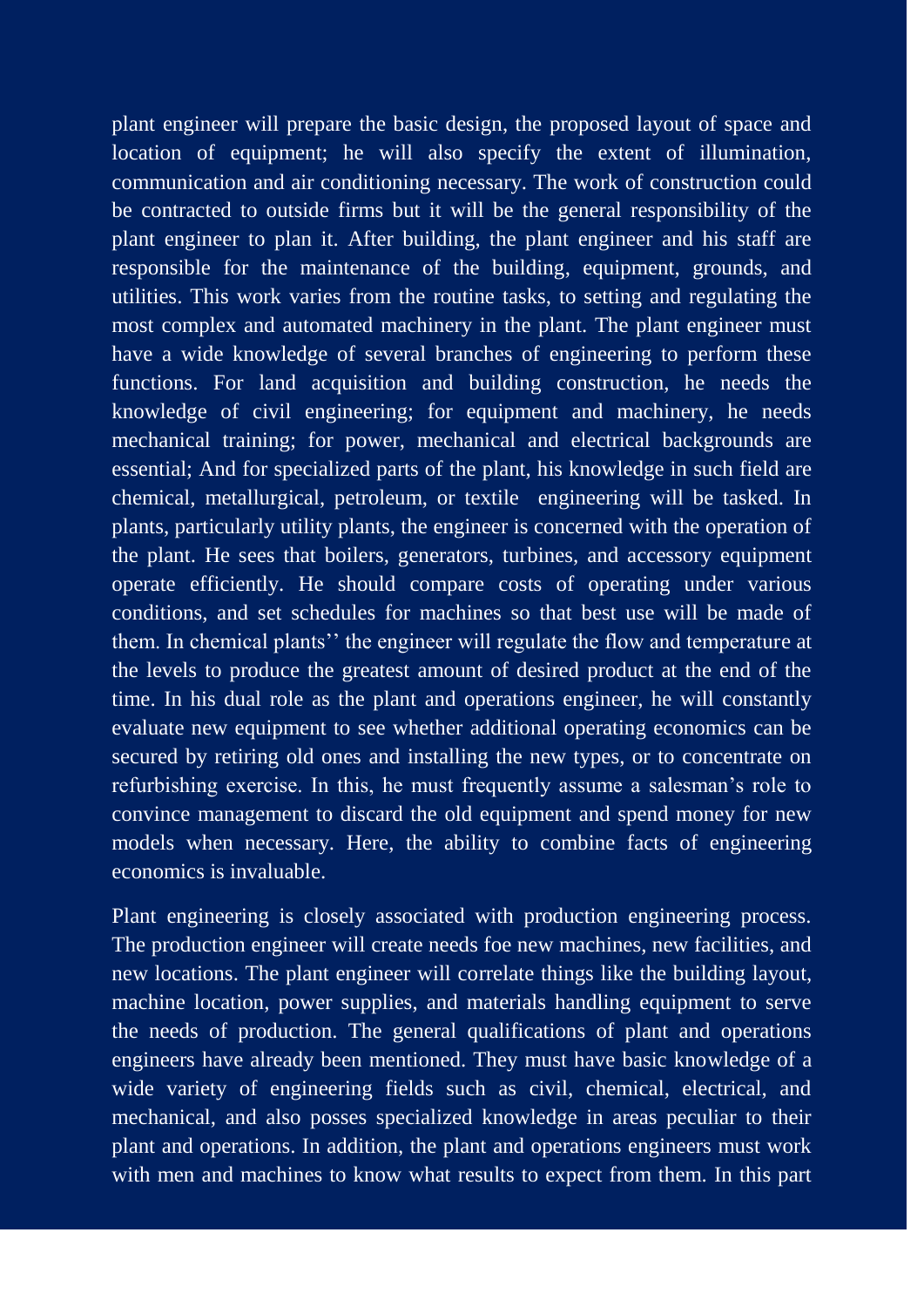of their work, knowledge of industrial engineering principles is of great value. It is desirable to have basic understanding of economics and business law, training in detailed research procedures and abstract concepts are of lesser importance.

Integrating Science, Technology and Engineering

# Adaptive Technology

Modern engineering began around the close of the World War II; Nigeria closed its own Civil War in 1970. After these periods, the pace of discovery had been so rapid that it can be regarded as a period within itself. One of the reasons for this significant development of technology at these periods is the increasing close cooperation between scientists and engineers. It is more evident that discoveries by research scientists can be used to develop new articles for commerce, while industries have realized that money spent for research and development eventually return many times its value. In the expending realm of science and technology, the engineer is a member of a three-part team of technical specialists. These specialists are engineers, scientists and technicians. Although their spheres of activity overlap, they fit into specific roles appropriate to their interests and areas of work.

**The primary objective of the scientist** is to discover and expand the fields of knowledge, to correlate observations and experimental data into formulation of laws, to learn new theories and explore their meanings, and to broaden the horizons of science into the unknown.

**The engineer is concerned primarily** with the application of discoveries to human benefit. It is his objective to design, plan, develop and construct useable devices that employ scientist principles. In this role, he must understand the laws and principles of science to be able to make practical applications of new discoveries. For example, recent discoveries by food scientists made it possible for engineers to fabricate the So *yogi* plant. The list of such co-operations in Nigeria today is numerous. It should be noted that the history of engineering in Greece had its origins in Egypt and the East. The Greeks of Athens and Sparta borrowed many of their developments. In fact, the engineers of this period were better known for the intensive development of borrowed ideas than for original creativity and invention. Their water system, for example, modeled after Egyptian irrigation systems, showed outstanding skill in the use of labour and materials. Since Nigeria had been importing various equipment and engineering systems for some decades now, it is very obvious that a lot of adaptive and copy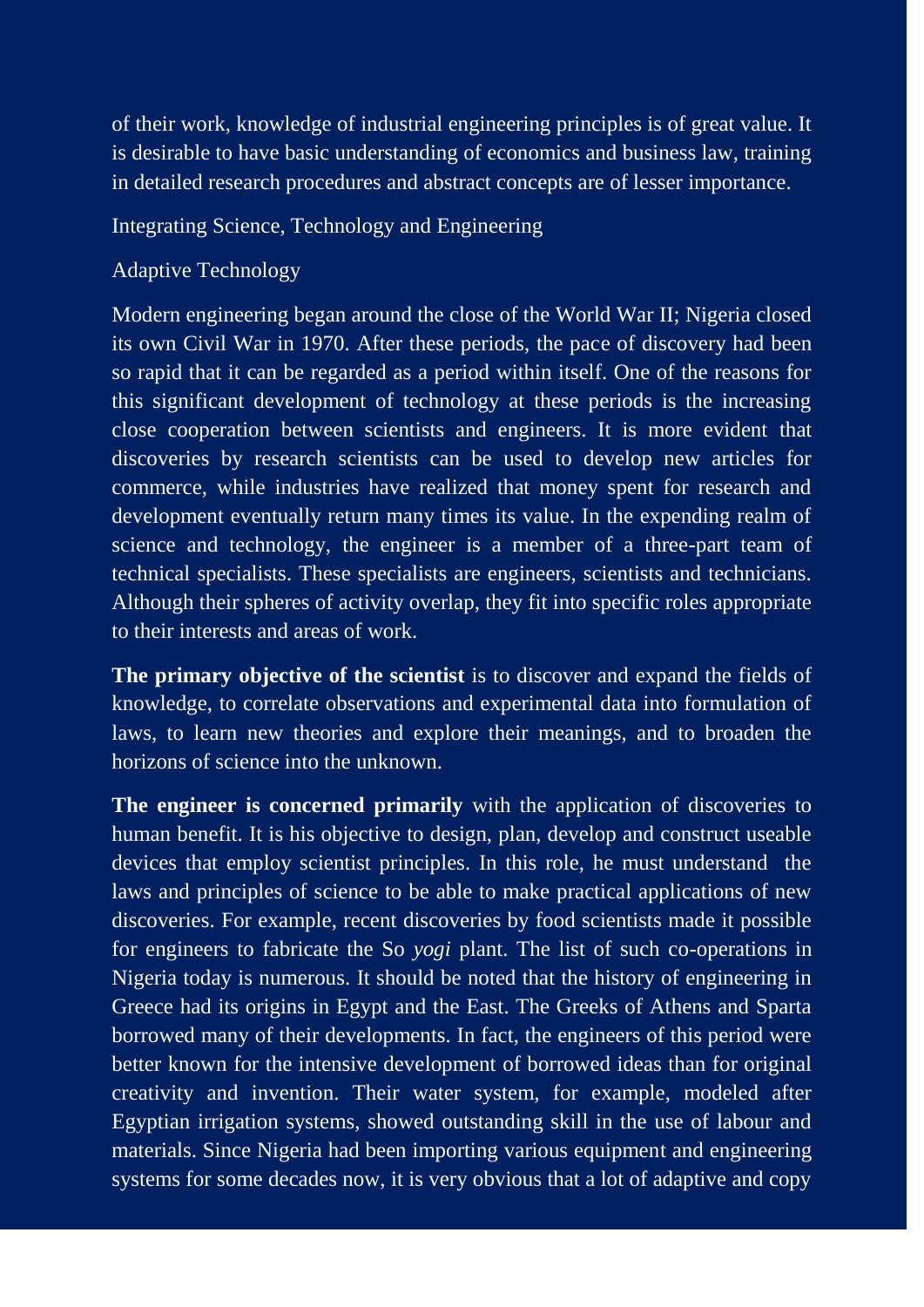technology should be encouraged. India is virtually crossing from the developing tag to a developed country by the use of adaptive and copy technology. This also happened in Japan.

#### **Maintenance Technology**

In modern industrial plants, the number and complexity of machines, equipment and buildings to be cared for, and the planning needed for expansion has brought about the need for specialized engineers to handle the plants. When buildings are completed and facilities installed the plant engineer and his staff is responsible for the maintenance of the building, equipment, grounds and utilities. This work varies from routine tasks, to setting up and regulating the most complex and automated machinery in the plant. For emphasis, we need to state her that the plant engineer must have a wide knowledge of several branches of engineering to perform his functions. Specifically, he needs courses in civil engineering for building construction and maintenance; for equipment, machinery as well as power he needs mechanical and electrical training, and for the specialized parts of the plant, his knowledge in such fields as chemical, metallurgical, nuclear, petroleum or textile engineering will be invaluable. (Please see section under "Operation") The lack of maintenance ability in the developing world has led to huge sums of money being used to purchase new equipment and facilities at all times. In Nigeria for example, many government agencies can just not perform because their equipment is not in good working order. They always source for money to purchase new one while the old (but maintainable) equipment is virtually wasting away. When buying new equipment, there is the need to see that the staff of the company, for better performance and long life, can maintain such. There is the constant need in a developing society like ours to have a maintenance drive. For a good maintenance programmed, there must be a source for the spare parts; hence fabrication technology is a needed to back up our maintenance drive.

# **Fabrication Technology**

This is the field for the production and construction engineers. These engineers assist the technicians and mechanics, and help fabricate labour and production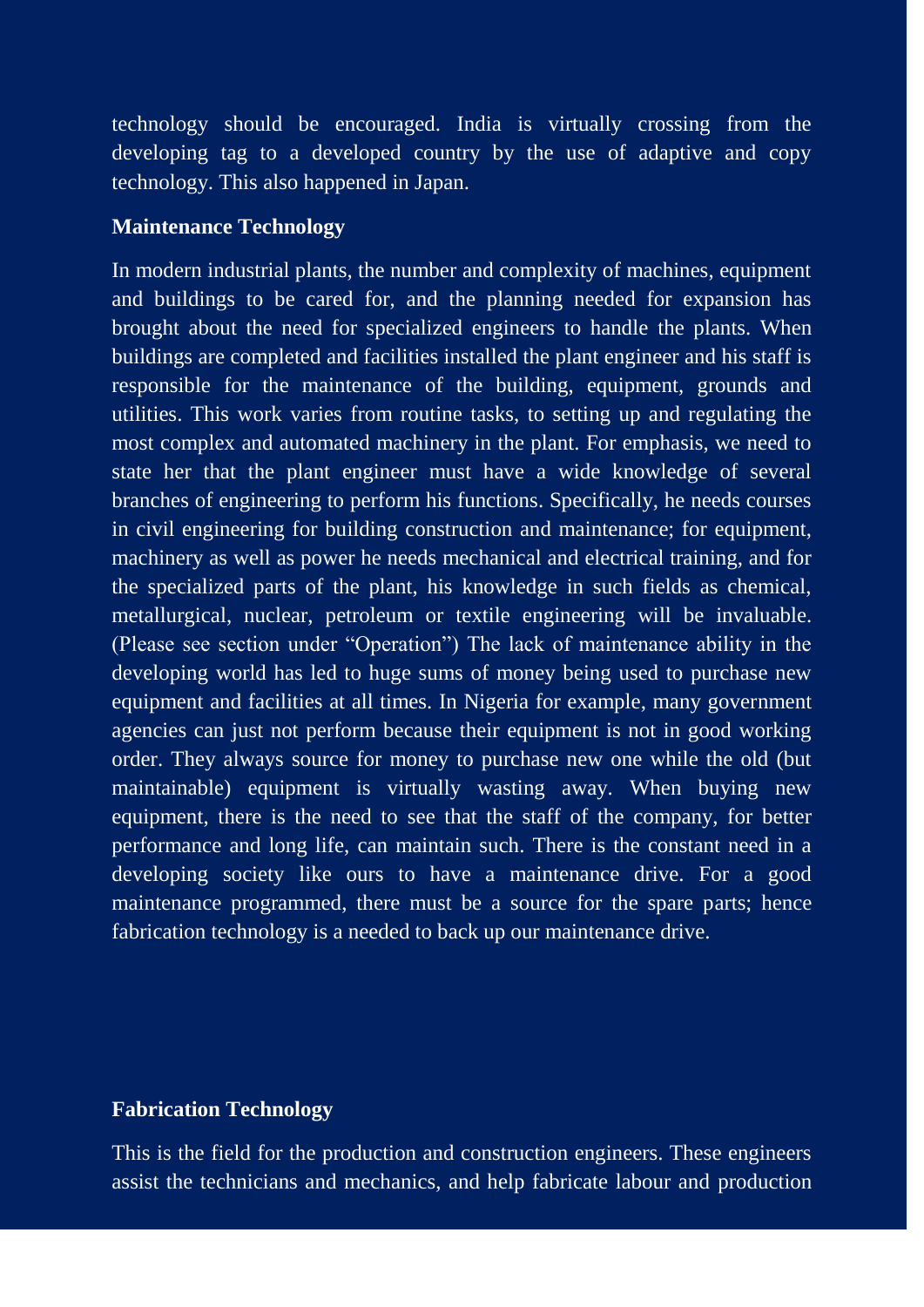equipment. They take the design engineers' drawing and supervise the assembly of the objects as conceived and illustrated by the drawings of models. Usually, a production or construction engineer is associated with the process of estimating and bidding for competitive jobs. To do this, he employs his knowledge of engineering materials, fabrication processes, and general physical principles to estimate both time and financial cost to accomplish tasks. Here, the engineer must complete the details of the designer"s plans. He must also provide the engineering for the use of special tools need for the work. He must e able, at any time, to answer questions that technicians or workmen may raise on the features of the design. He should be prepared to advise design engineers on desirable modifications that will aid the construction or fabrication processes. Preparation of schedule for production or construction is an important task of the engineer. In the case of an industrial plant, all planting for the procurement of raw materials and parts will be based on this production schedule. An assembly line in a modern automobile manufacturing plant is an example to illustrate the necessity for scheduling the arrival of parts and subassemblies at a predetermined time. In general, the production engineer must have a good understanding of the operations and must be able to visualize the parts of an operation, whether it is the fabrication of a solid-state computer circuit or the building of a concrete bridge. For developing economy, the need to simplify fabrication make it relevant and more attractive can not be overemphasized. The introduction of cottage industries where implements, equipment and facilities relative to the economy of the area can be encouraged. The fabrication of spare parts from the bedrock of a maintenance drive and culture. With the right attitude to production of spare parts and experience in aspect of copy technology whereby equipment imported are dismantled and similar. Ones fabricated-It will be easy and less expensive to invest in fabrication technology.

#### **Research and Development Technology**

Today, research is one of the more glamorous functions of engineering. In research, the engineer delves into the nature of matter, explores processes to use engineering materials, and searches for reasons for the behavior of the things that make up our world. In many instances the work of the scientists and the engineer engaged in research will overlap. The work of scientists is closely allied with research. The objective of research is to discover truths. The objective of the research engineer is directed towards the practical side of a problem, not only to discover but also to find a use for discoveries. The research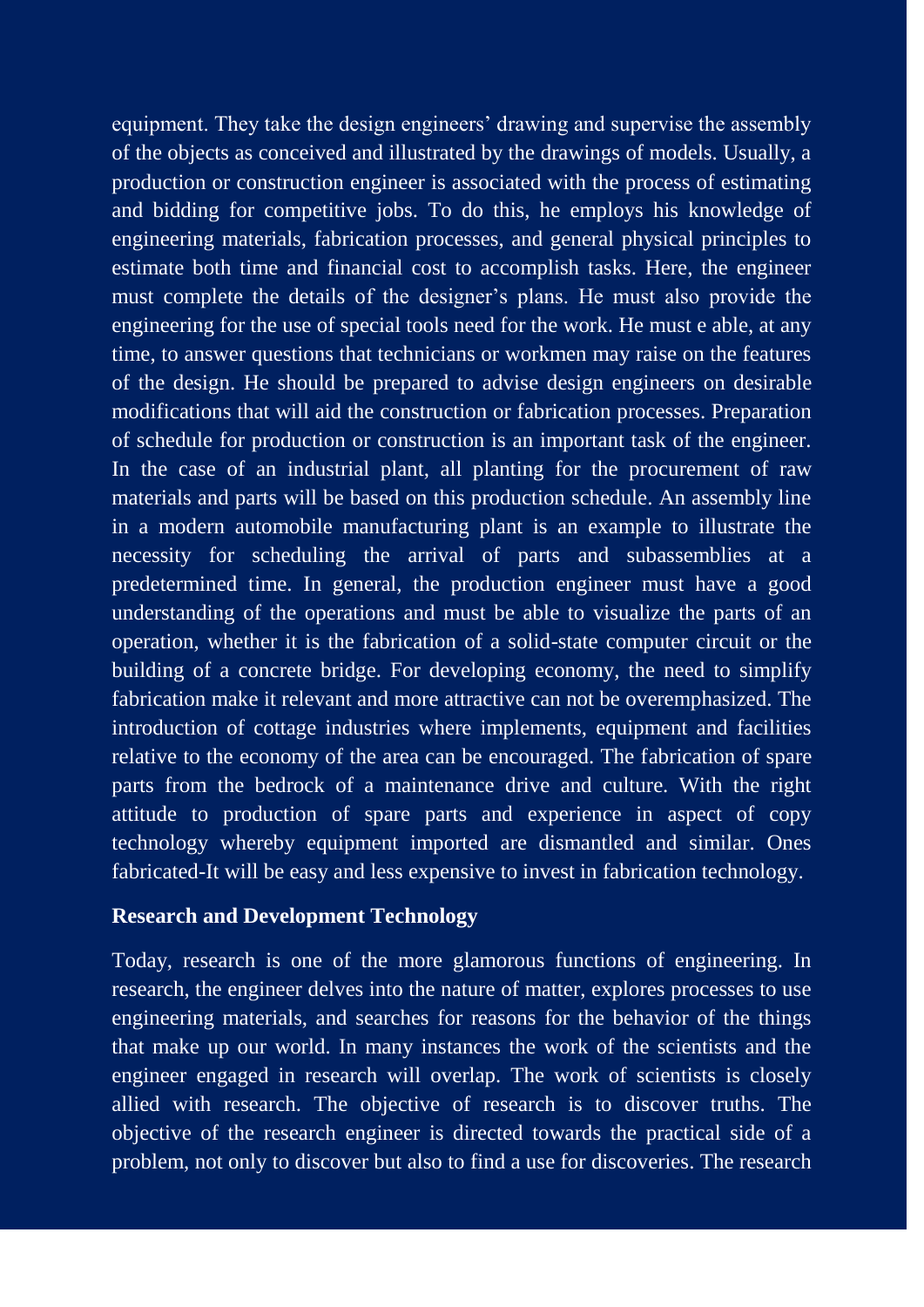engineer must be perceptive and clever. He must be able to work patiently at task never before accomplished and must be able to recognize and identify phenomena previously unnoticed. Until the last few decades, all researches were independent work by individuals. However, with the expansion of the fields of the sciences. The development engineer does not deal exclusively with new discoveries; a major part of his work involves using well-known principles and employing existing processes or machines to perform a new or unusual function. It is in this region that many patents are granted. In most instances the tasks of the research and development engineers are dictated by the immediate requirements. For example, since the export of cocoa beans was discouraged, a new type of plant was needed to process coca locally. Suppose that the development engineer does not know of any plant that could perform the task desired, should he immediately invest a device? The answer, is, "No". First, he should explore the file of available literature or any other sources. If no device is available, a system of existing subassemblies may be set up and joined to perform the task. For a developing nation like Nigeria, a lot of research and development programmers depends essentially on government policies. The universities, polytechnics, and research institutes can lead the way, but the relevance of their work has to be guided by specific government policies such that the research and development efforts will suit Nigerian situations. Most multi-national companies send their research and development problems to their home countries for investigation while the facilities here, are not being fully utilized and of course assisted adequately by government and the big multinationals a s to funding. Government, with adequate fund to execute the development projects, should supervise the work of the research centres. It is good to note that two developments have produced profound changes in our lives. These are nuclear power and the computer technology. There is still a lot of room for development in these areas, though historians of the future may well refer to our present time as the nuclear age or the computer age. The engineer of course has been a principal developer of their concepts because of the need for their capabilities.

# **Engineers in Management.**

Recent surveys show the trend that more engineering graduates are moving into management positions, so thee is need to examine the function of an engineer in management. The basic functions of the management of a company are largely similar. For example, these involve using the capabilities of the company to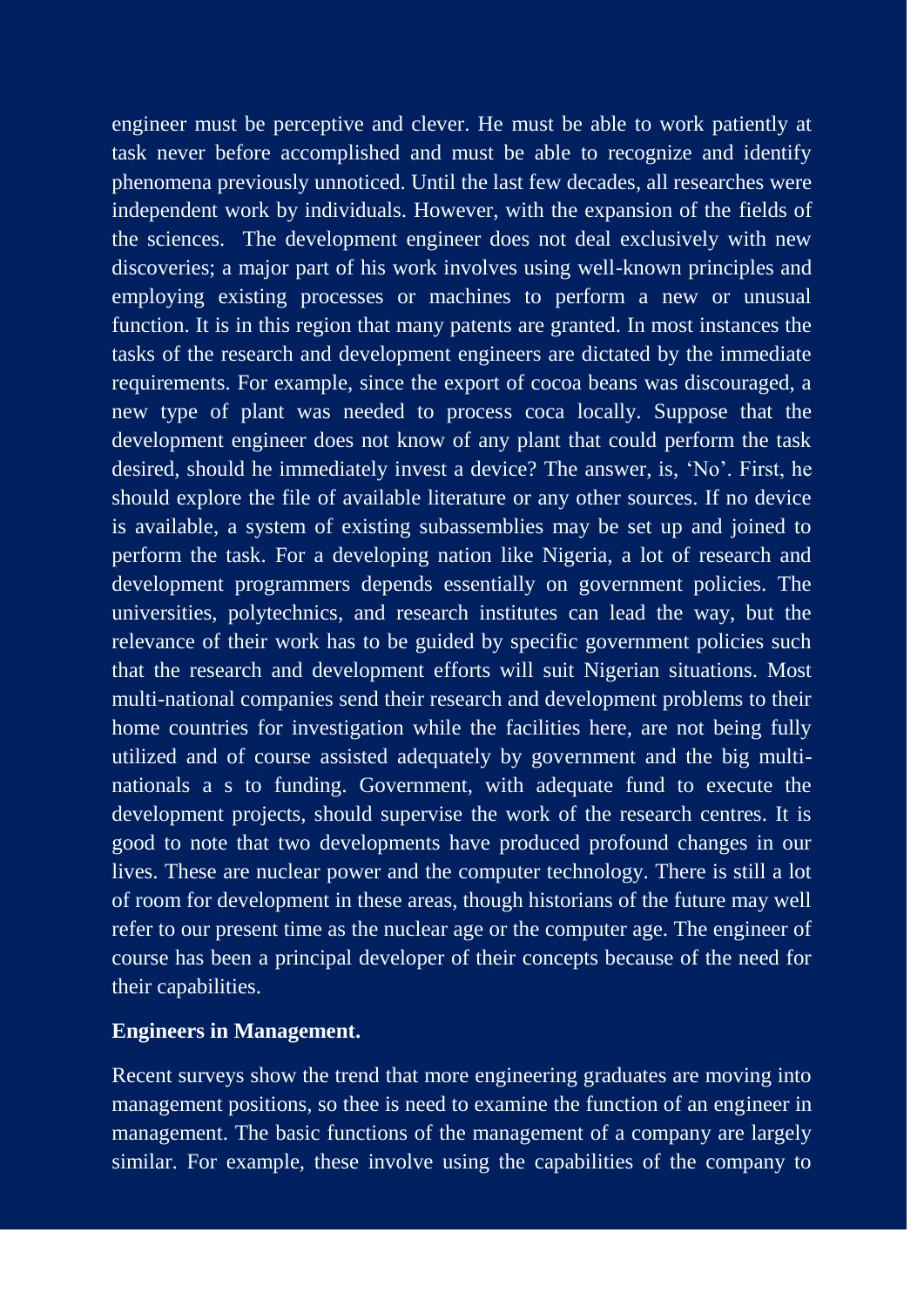produce a desirable product in a competitive economy; the use of the capabilities varies widely depending upon the enterprises involved. The executive of a company, large or small, has the equipment n the plant, the labour force, and the financial assets of the organization to use in the plant's operations. The management must make decisions involving all the three factors. In the past, it was assumed that only persons trained in business administration should aspire to management positions, however, it has been recognized that the education and the abilities which make a good engineer also provide the background to make a good management executive. The training for correlating facts and evaluating course of action in making engineering decision can be carried over to management decision on machinery, men and money. In general, the engineer is technically strong but may be native in the realm of business administration, therefore, it is in business that the engineer must work harder to develop his skills. The engineer in management is concerned more intensely with the long range effects of policy decisions where, for example, the design engineer considers first the technical phases of a project, the engineer in management considers how a particular decision will affect the men who work to produce the product and how the decision will affect the financiers of the operation. This is why the management engineer is concerned with the technical aspects of his profession just like financial, legal, and labour aspects. The growing need for engineers in management shows that the type and complexity of the machines and processes used in today"s plants require a blending of technical; and business training to carry on effectively. This trend is noted in most engineering industries where majority of executive managerial positions are occupied by engineers and scientists. Of course, management positions are not executive positions, but the ability to apply engineering principles in supervising work involving large numbers of men and large amount of money is a prerequisite in management engineering.

### **Other Engineering Functions.**

A number of engineering functions that do not fall into the categories previously described can be considered. Some of these are *testing, teaching and consulting.* As in the other functions, there are no specific curricula leading directly toward these types of work. Rather, a broad background of engineering fundamentals is the best; the work resembles design and development functions most closely. Most plants maintain a laboratory section that is responsible for engineering tests of products or for quality control of products. The *test engineer* must be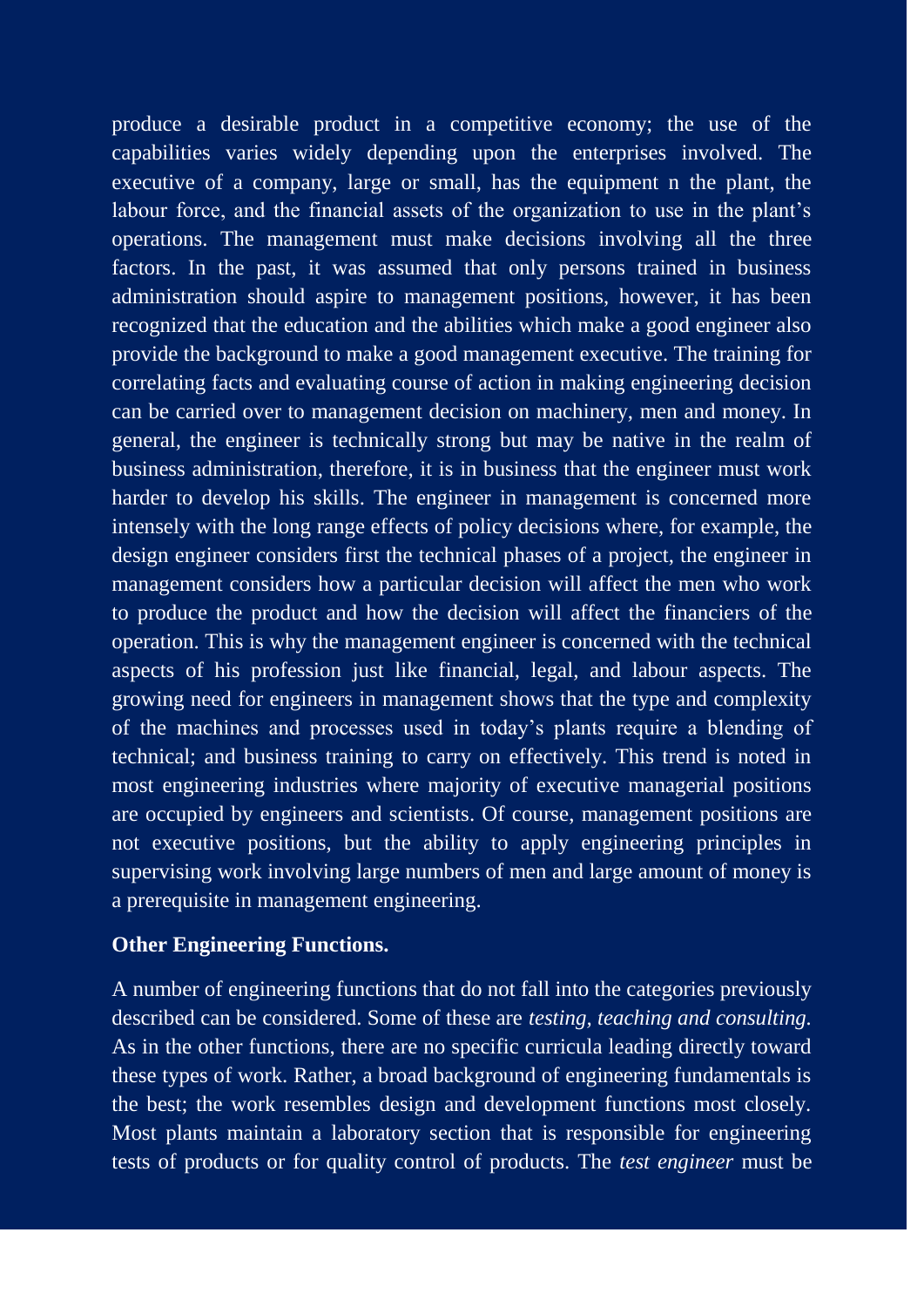qualified to follow the intricacies of a design and to build suitable test machinery to give an accelerated product. For example, in the automotive industry, not only are the completed cars tested, but also components such as engines, brakes, and tyres, are tested to provide data to improve their performance. The test engineer must be able to set up quality control procedures for production lines to ensure that production meets standard requirements. In this work, training in mathematics and statistical theory is helpful.

A career in *teaching* is rewarding for many persons. A desire to help others in their learning process; a concern for other personal problems and a thorough grounding in engineering and mathematics are desirable for those considering teaching engineering subjects. In the teaching profession, the trend today is towards the theoretical aspects of engineering, and teaching is more closely allied withy research and development functions. All colleges now require the faculty to conduct advanced degrees, so a person desiring to be and engineering teacher should consider obtaining a decorate degree in his chosen field. More and more engineers are going into *consulting* services. Employment, as an engineering consultant, can be either part time or full time. Usually a consulting engineer possesses specific skills in addition to several years of experience. He may offer his services to advices and work on engineering projects.

Frequently, two or more engineers will form an engineering consulting firm that employ other engineers, technicians, and draftsmen and will contract for full engineering services on projects. The firm may restrict engineering work to narrow categories such as the design of irrigation projects, power plants, or aerospace facilities, or a staff may be available that is capable of working on a complete spectrum of engineering problems.

On the other hand, a consulting engineer can operate alone. His firm may consist of a single individual with skills to advice and direct on an operation to tackle a given problem. For instance, he may consult for an industrial plant and the plant maybe able to economically solve a given problem, if the plant seldom needs specialization. As may be inferred, a consulting engineer must have specific skills to offer, and he may be able to use his creative ability to apply the skills to unfamiliar situation. Usually, these skills and abilities are required only after several years of practice and postgraduate studies. For a person who desires self-employment (together with its business risks but also with opportunity for financial reward), consulting work is an inviting part of the engineering profession.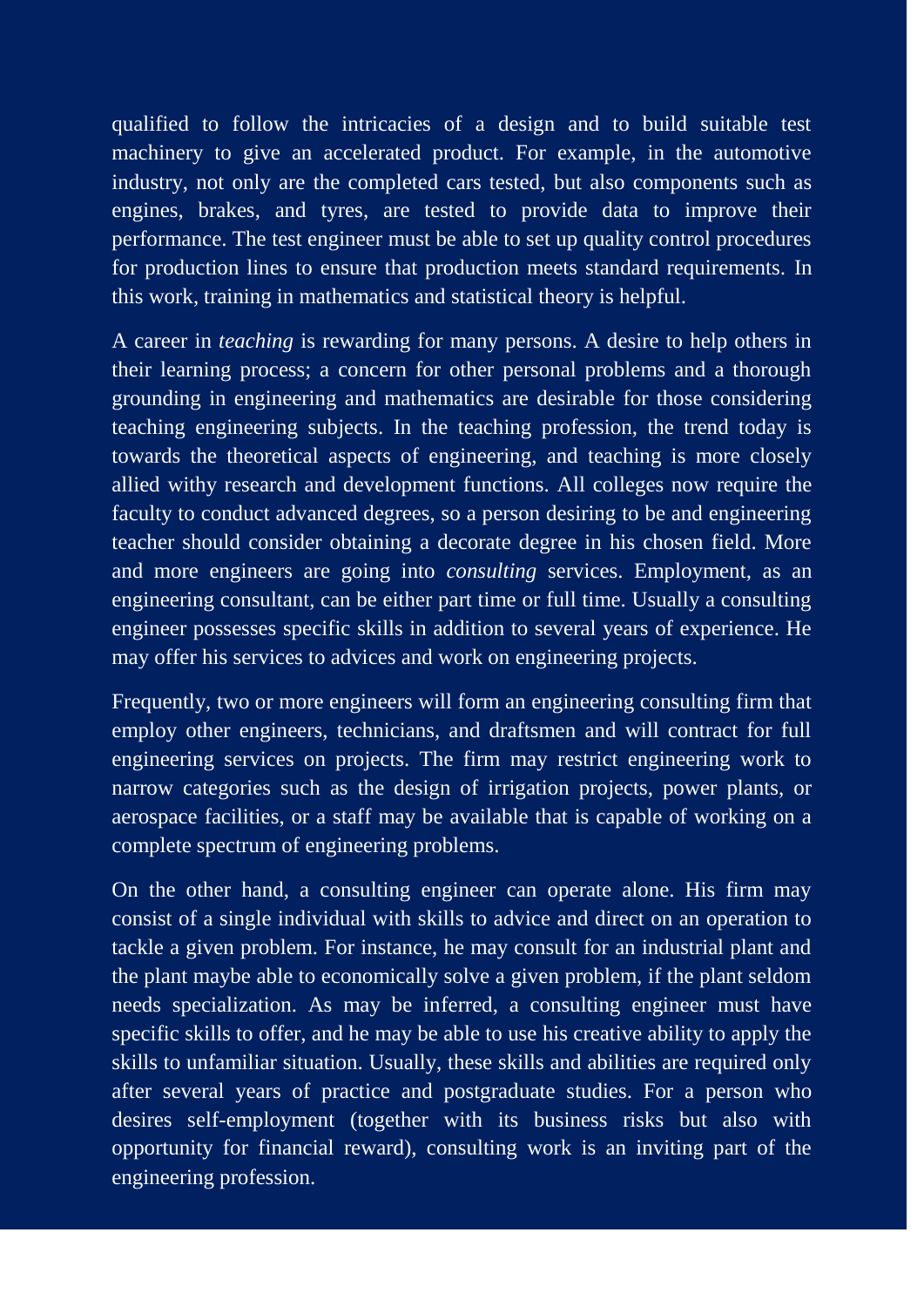# *Summary*

As described earlier, training and skills in all function are basically the same; that is, fundamental scientific knowledge of physical principles and mathematics. However, it can be seen that research on one hand and management on the other require educational preparations.

For work in research, emphasis is on theoretical principles and creativity, with little emphasis on economic and personnel considerations. In management, attention is given to financial principles. Between these two extremes, we find emphasis on the research oriented or managerial oriented concepts.

To summarize the functions of the engineer, we can say that in all cases he is a problem solver. Whether it is a mathematical abstraction that may have an application to a nuclear process or meeting with bargaining group at a conference table, it is a problem that must be reduced to its essentials and the alternatives explored to reach a solution. The engineer then must apply his knowledge and inventiveness to select a reasonable method to achieve a result, even in the face of vague and sometimes contradictory data. In general, a long record of successful industrial management and productivity proves to accomplish this that the engineer had been able.

Much of the changes in our civilization in the past hundred years have been due to the work of the engineer. We hardly appreciate the changes that have occurred in our environment unless we attempt to picture the world of few generations ago without automobile, telephones, radio, electronics, and aircraft, automatic machine tools, electric light, television, and all the modem appliances in our homes.

Development in the field of science and engineering is progressing so rapidly at pr 8nt that within the last ten years we have acquired materials and devices that are now common place but which were unknown to our parents. Through research, development, and mass production, directly by engineers, ideas are made into realities in an amazingly short time.

In all, the engineer's role is very important and crucial. For a country like ours, development can only come through technology and practice. Structures and plant must be made to work. Funds made available for plant and equipment must be well managed, just as the present economic situation